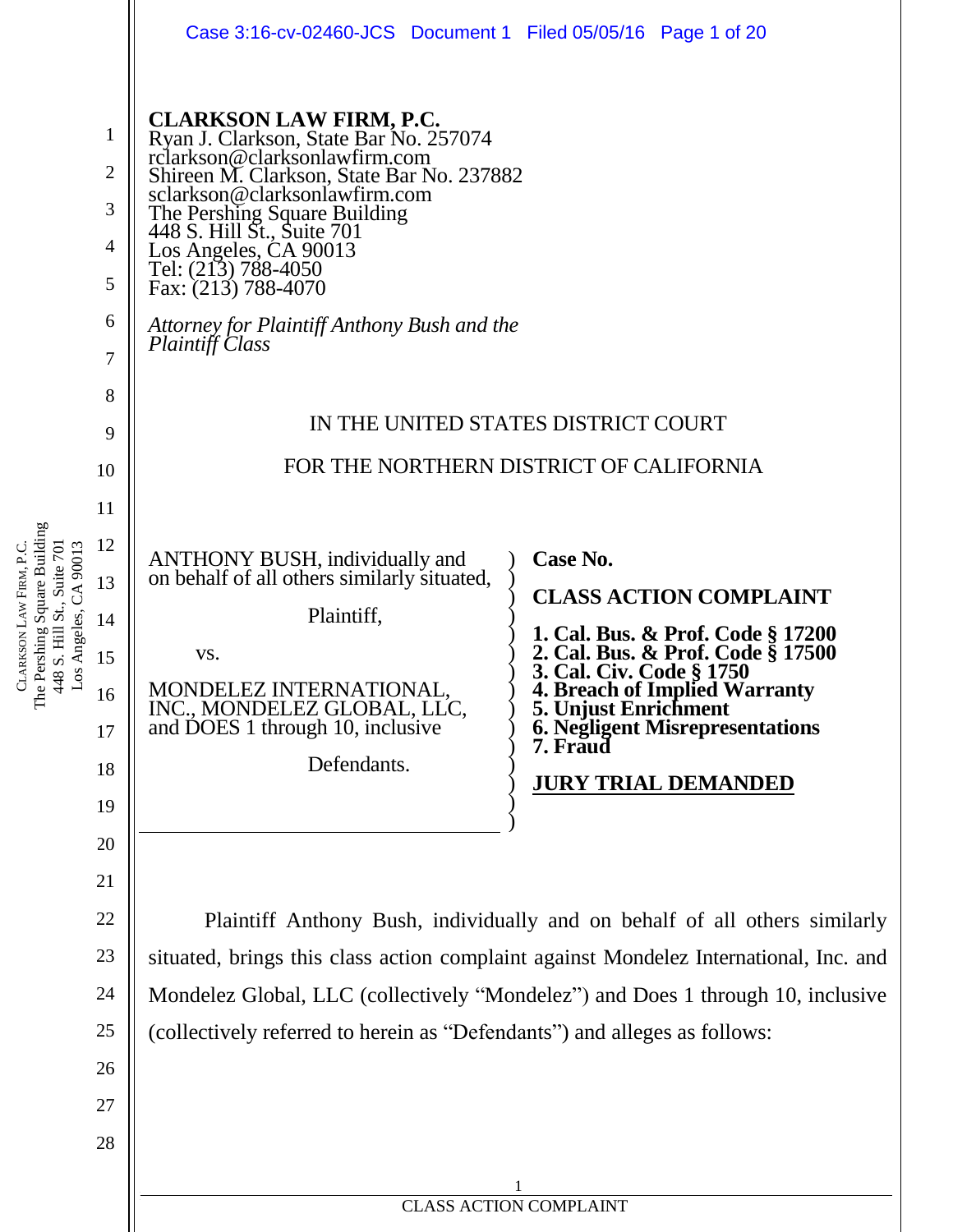## **I. NATURE OF THE ACTION**

1. This is a class action lawsuit brought on behalf of all purchasers of Go-Paks manufactured, advertised, distributed, and/or sold by Mondelez, including Mini Chips Ahoy!, Mini Oreo, Golden Oreo Mini, Nutter Butter Bites, Mini Nilla Wafers, Ritz Bits, and Teddy Grahams (the "Product(s)") (pictured below). Mondelez falsely and deceptively misrepresents the quantity of food contained in each unit of Product by way of its packaging.



2. At all relevant times, Mondelez has packaged the Products in small, cupshaped containers, the contents of which cannot be seen or felt at the time of purchase. The packaging of the Products leads the reasonable consumer to believe he or she is purchasing a container full of the advertised cookies. In reality, the Product is uniformly under-filled by 25% or more (represented by the red striped lines above).

1

2

3

4

5

6

7

8

24

25

26

27

28

**EXECUTES ACTION COMPLAINT** 2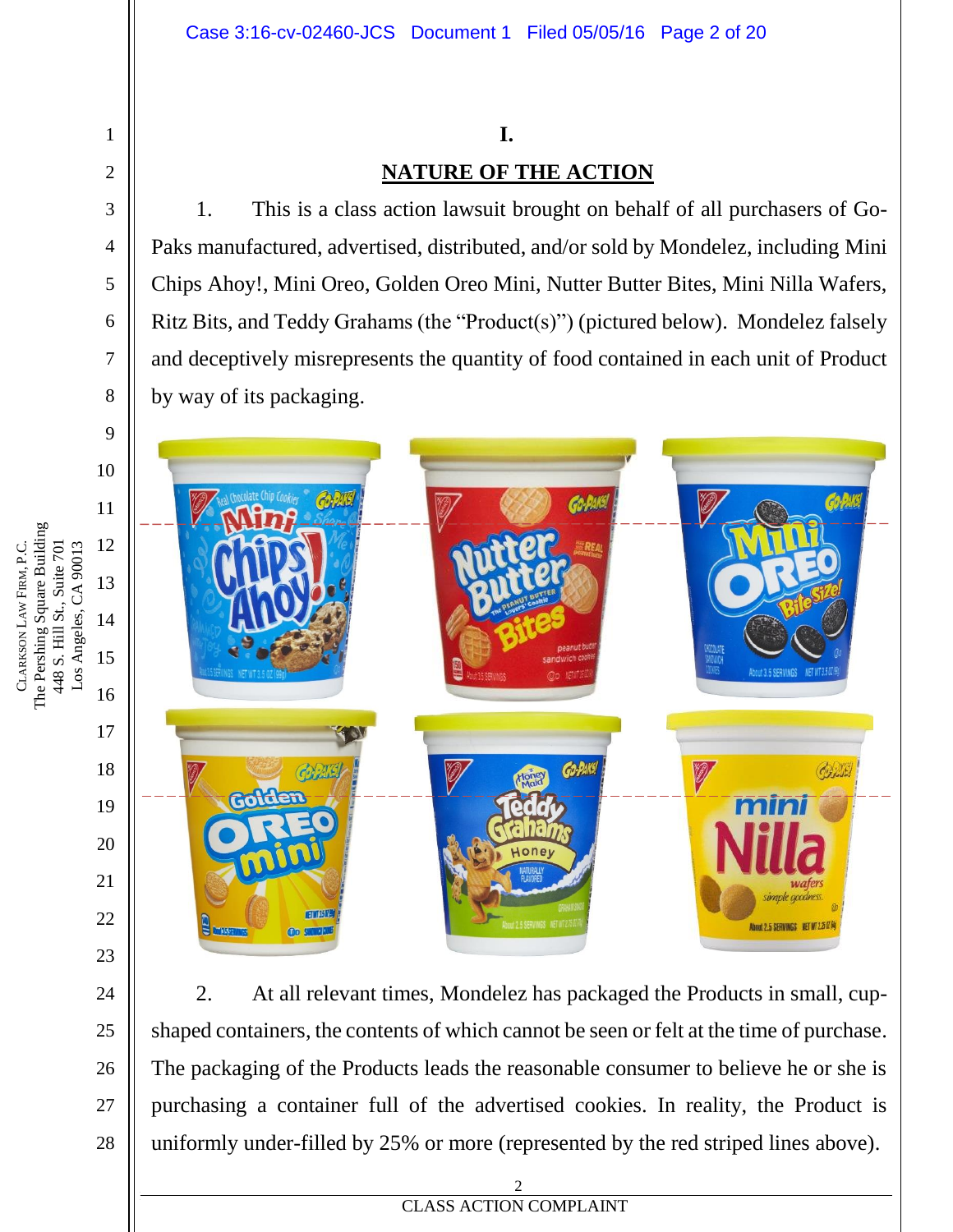3. The empty space, or "slack fill," present in the Products' packaging is nonfunctional and therefore unlawful. This misleading practice allows Mondelez to save a considerable amount of money on food production costs to the detriment of unsuspecting consumers.

4. Plaintiff, on behalf of himself and the proposed class, seeks damages, restitution and injunctive relief against Defendants for false and misleading advertising in violation of Business & Professions Code Section 17200, *et seq*., Business & Professions Code Section 17500, *et seq*., Civil Code Section 1750, *et seq*., breach of the implied warranty of merchantability, unjust enrichment, negligent misrepresentation, and fraud.

5. By letter dated November 6, 2015, Plaintiff advised Defendants of its false and misleading claims pursuant to California Civil Code Section 1782(a).

#### **II.**

#### **JURISDICTION AND VENUE**

6. This Court has subject matter jurisdiction of this action pursuant to 28 U.S.C. §1332 of the Class Action Fairness Act of 2005 because: (i) there are 100 or more class members, (ii) there is an aggregate amount in controversy exceeding \$5,000,000, exclusive of interest and costs, and (iii) there is minimal diversity because at least one plaintiff and defendant are citizens of different states. This Court has supplemental jurisdiction over any state law claims pursuant to 28 U.S.C. § 1367.

7. Pursuant to 28 U.S.C. § 1391, this Court is the proper venue for this action because a substantial part of the events, omissions, and acts giving rise to the claims herein occurred in this District. Plaintiff is a citizen of California, resides in this District, and his purchases of the Product were made in this District. Moreover, Defendants receive substantial compensation from sales in this District, and Defendants made numerous misrepresentations which had a substantial effect in this District, including, but not limited to, label, packaging, and internet advertisements, among other advertising.

CLARKSON

LAW

The Pershing Square Building 448 S. Hill St., Suite 701

448 S. Hill St., Suite 701

FIRM, P.C.

28

1

2

3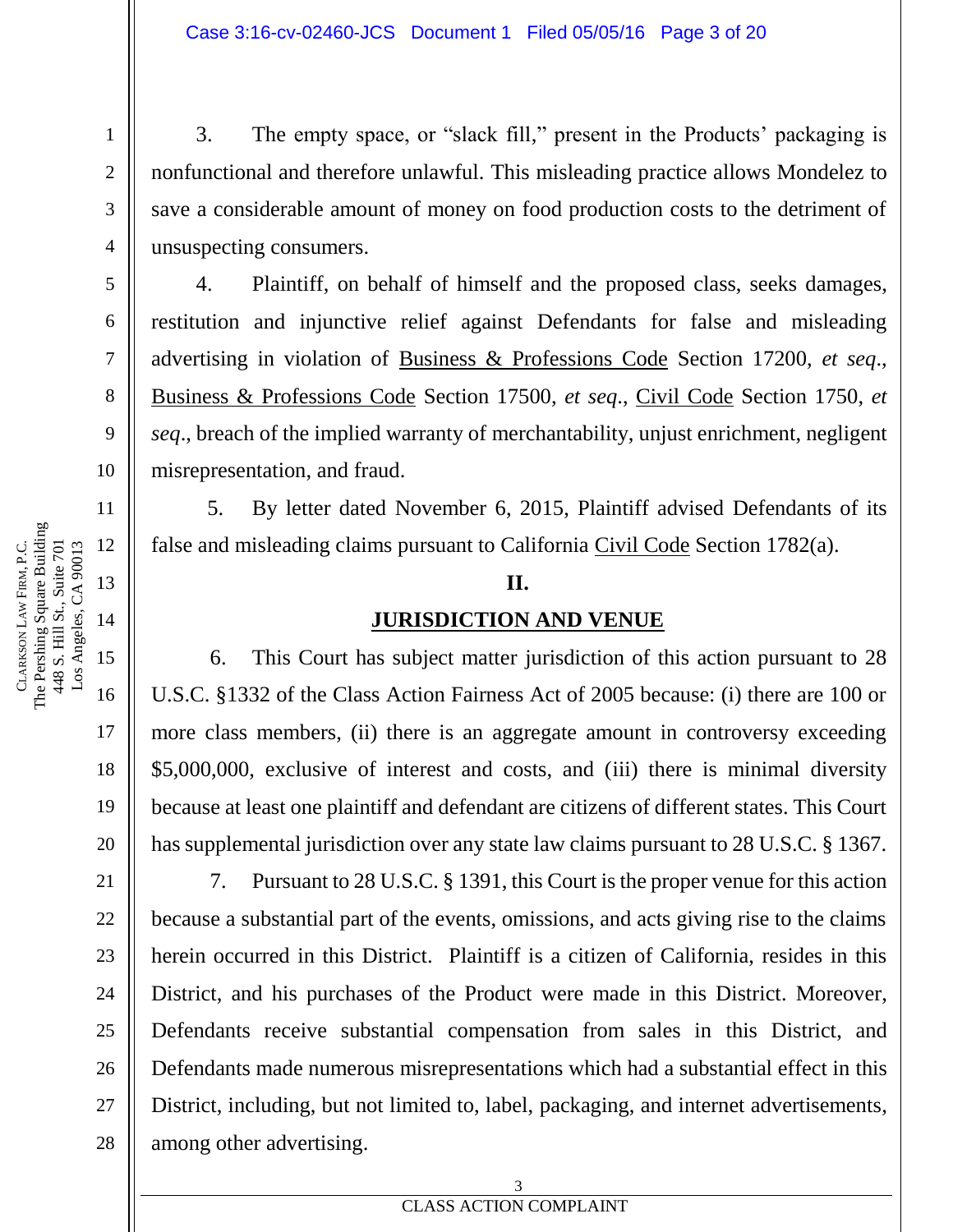8. Defendants are subject to personal jurisdiction in California based upon sufficient minimum contacts which exist between Defendants and California. Defendants are authorized to do and doing business in California.

#### **III.**

#### **PARTIES**

9. Plaintiff is, and at all times relevant hereto was, an individual residing in San Francisco County, California, which is located in the federal judicial district for the Northern District of California. Plaintiff purchased each of the Go-Pak Products at issue, including Mini Chips Ahoy!, Mini Oreo, Nutter Butter Bites, Mini Nilla Wafers, Ritz Bits, and Teddy Grahams, within the last three (3) years. In each instance, the Product was under-filled with cookies and uniformly contained an unlawful amount of slack fill of 25% or more. In making his purchases, Plaintiff relied upon the packaging which was prepared and approved by Defendants and their agents and disseminated statewide and nationwide, containing the misrepresentations alleged herein and designed to encourage consumers to purchase the Product.

10. Mondelez International, Inc. and Mondelez Global, LLC are corporations headquartered in East Hanover, New Jersey. They maintain their principal places of business at 100 Deforest Ave., East Hanover, NJ 07936. They, directly and through their agents, have substantial contacts with and receive substantial benefits and income from and through the State of California. They are the owner, manufacturer, and distributor of the Product, and are the companies that created and/or authorized the false, misleading, and deceptive advertisements and/or packaging and labeling for the Product.

11. The true names and capacities, whether individual, corporate, associate, or otherwise of certain manufacturers, distributors, and/or their alter egos sued herein as DOES 1 through 10 inclusive are presently unknown to Plaintiff who therefore sues these individuals and/or entities by fictitious names. Plaintiff will seek leave of this Court to amend the Complaint to show their true names and capacities when the

1

2

3

4

5

6

7

8

9

10

11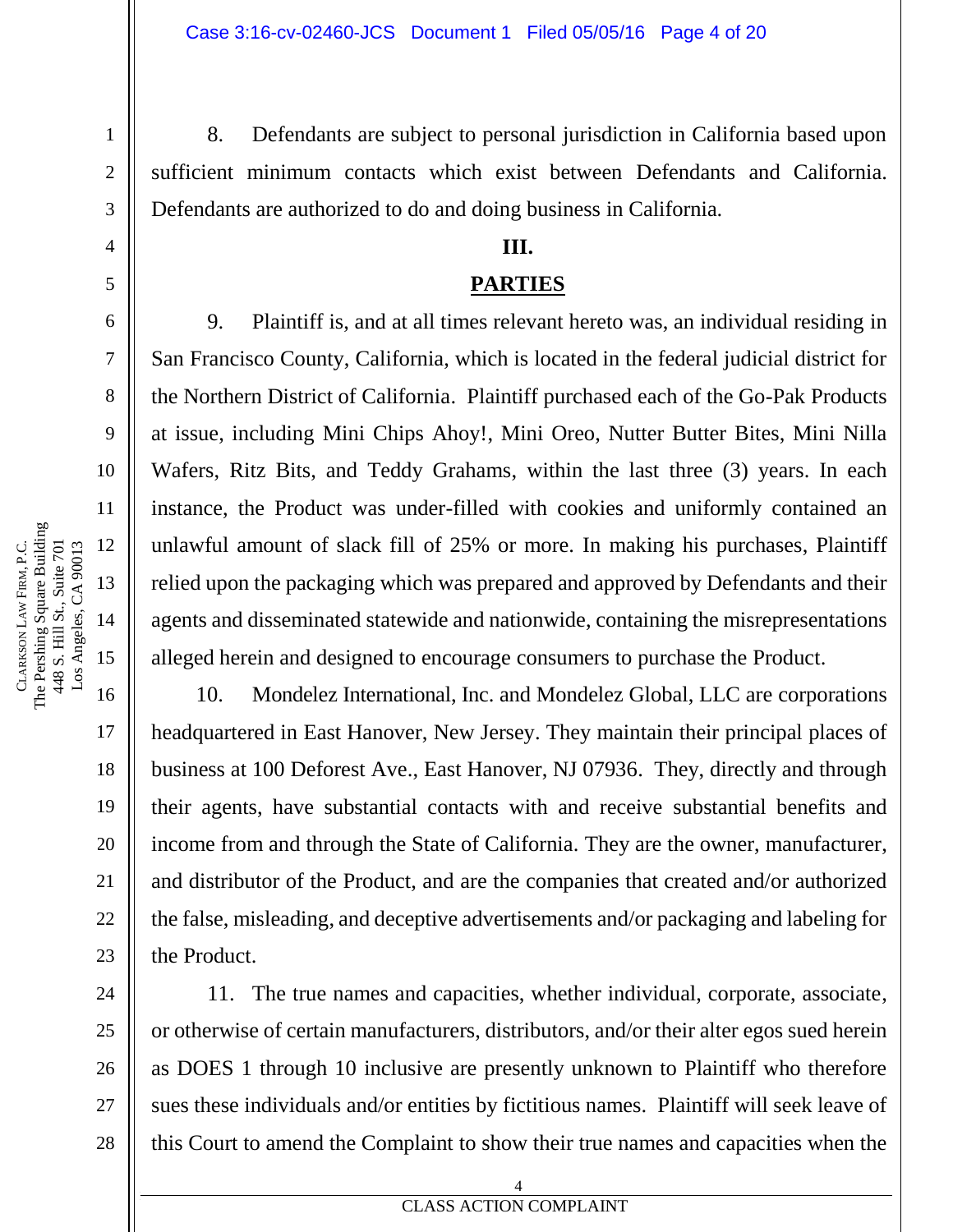same have been ascertained. Plaintiff is informed and believes and based thereon alleges that DOES 1 through 10 were authorized to do and did business in the Northern District of California. Plaintiff is further informed and believes and based thereon alleges that DOES 1 through 10 were and/or are, in some manner or way, responsible for and liable to Plaintiff for the events, happenings, and damages hereinafter set forth below.

12. Plaintiff is informed and believes, and based thereon alleges that at all times relevant herein each of these individuals and/or entities was the agent, servant, employee, subsidiary, affiliate, partner, assignee, successor-in-interest, alter ego, or other representative of each of the remaining defendants and was acting in such capacity in doing the things herein complained of and alleged.

13. In committing the wrongful acts alleged herein, Defendants planned and participated in and furthered a common scheme by means of false, misleading, deceptive, and fraudulent representations to induce members of the public to purchase the Products. Defendants participated in the making of such representations in that it did disseminate or cause to be disseminated said misrepresentations.

14. Defendants, upon becoming involved with the manufacture, advertising, and sale of the Products, knew or should have known that the Products were being under-filled, and thus the packaging of the Product was misleading. Defendants affirmatively misrepresented the quantity of the Products' contents in order to convince the public and the Products' consumer to purchase and use the Products, resulting in profits of millions of dollars or more to Defendants, all to the damage and detriment of the consuming public.

#### **IV.**

### **CLASS ACTION ALLEGATIONS**

15. Plaintiff brings this action on his own behalf and on behalf of all other persons similarly situated. The Classes which Plaintiff seeks to represent are:

1

2

3

4

5

6

7

8

9

10

11

17

18

19

20

21

22

23

24

25

26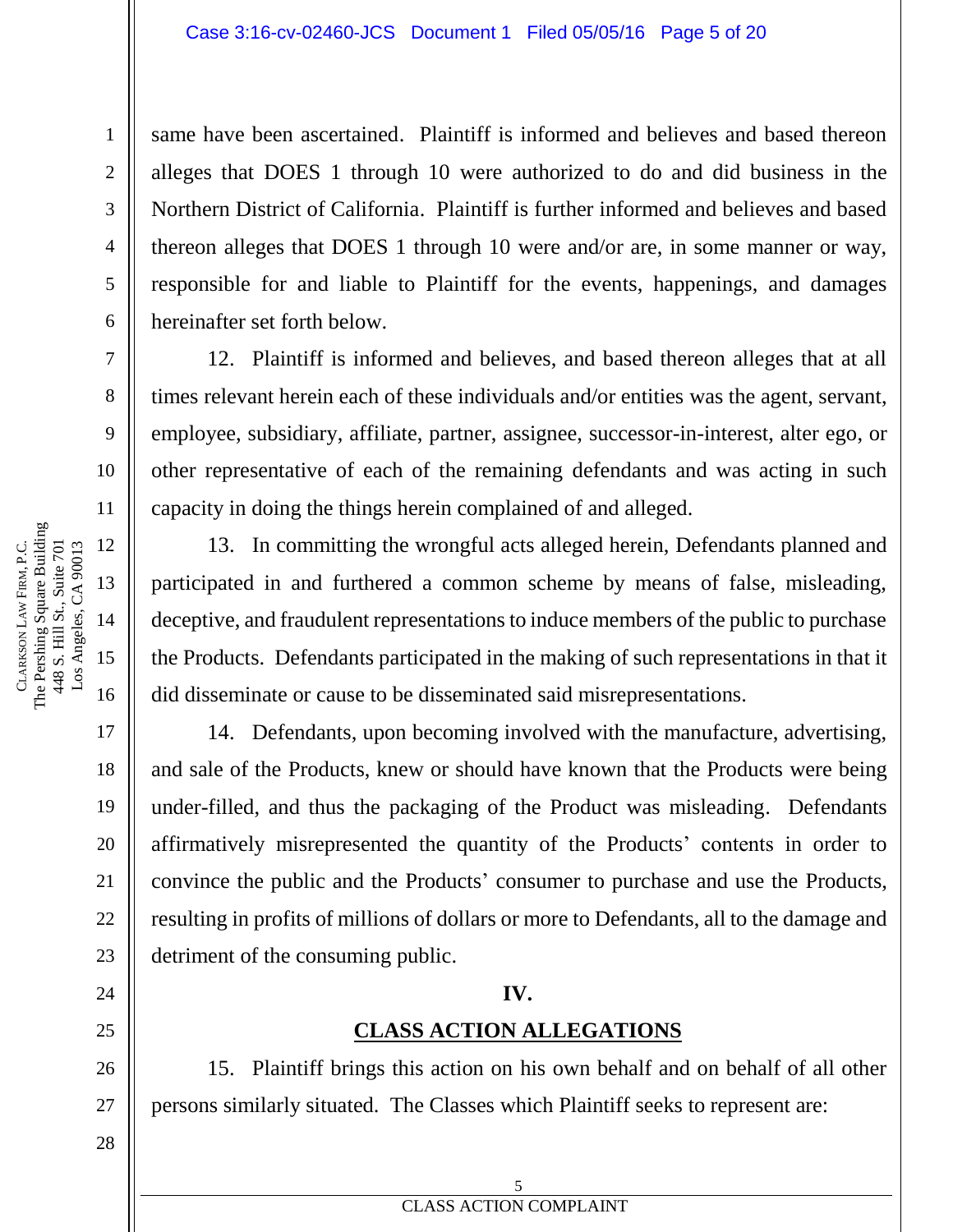a. All persons residing in the United States who purchased the Product for personal use and not for resale during the time period May 5, 2012, through the present. Excluded from the Class are Defendants' officers, directors, and employees, and any individual who received remuneration from Defendants in connection with that individual's use or endorsement of the Product.

b. All persons residing in the State of California who purchased the Product for personal use and not for resale during the time period May 5, 2012, through the present. Excluded from the Class are Defendants' officers, directors, and employees, and any individual who received remuneration from Defendants in connection with that individual's use or endorsement of the Product.

16. The Class comprises many thousands of persons throughout the United States and California, the joinder of whom is impracticable, and the disposition of their claims in a Class Action will benefit the parties and the Court. The Class is sufficiently numerous because millions of units of the Product have been sold in the United States and State of California during the time period May 5, 2012, through the present (the "Class Period").

17. There is a well-defined community of interest in the questions of law and fact involved affecting the parties to be represented. The questions of law and fact common to the Class predominate over questions which may affect individual Class members. Common questions of law and fact include, but are not limited to, the following:

> a. Whether Defendants' conduct is an unlawful business act or practice within the meaning of Business and Professions Code section 17200, *et seq*.;

**EXECUTES ACTION COMPLAINT** 6

The Pershing Square Building 12 Los Angeles, CA 90013 FIRM, P.C. 448 S. Hill St., Suite 701 448 S. Hill St., Suite 701 Los Angeles, CA 90013 13 LAW 14 CLARKSON 15

1

2

3

4

5

6

7

8

9

10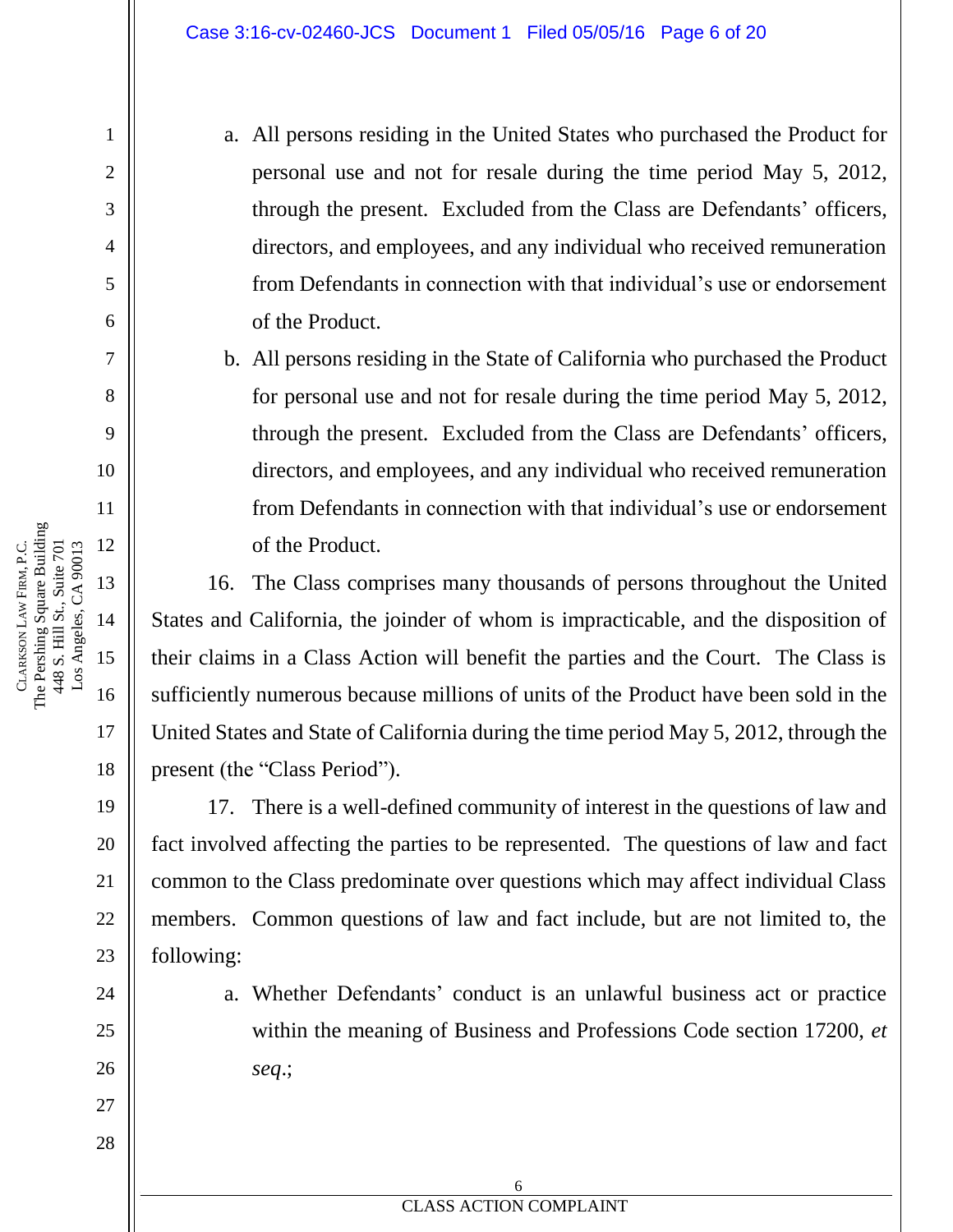b. Whether Defendants' conduct is a fraudulent business act or practice within the meaning of Business and Professions Code section 17200, *et seq*.;

- c. Whether Defendants' advertising is untrue or misleading within the meaning of Business and Professions Code section 17500, *et seq*.;
- d. Whether Defendants made false and misleading representations in their advertising and packaging of the Product;
- e. Whether Defendants knew or should have known that the representations were false;
- f. Whether Defendants represented that the Product has characteristics, benefits, uses, or quantities which the Product does not have;
- g. Whether Defendants warranted that the Product contained an adequate amount of cookies for a container of its size;
- h. Whether Defendants warranted that the Product is legal for sale in the United States;
- i. Whether Defendants breached these warranties; and
- j. Whether Defendants committed statutory and common law fraud by doing so.

18. Plaintiff's claims are typical of the claims of the Class, and Plaintiff will fairly and adequately represent and protect the interests of the Class. Plaintiff has retained competent and experienced counsel in class action and other complex litigation.

19. Plaintiff and the Class have suffered injury in fact and have lost money as a result of Defendants' false representations. Plaintiff purchased units of the Products under the belief that they were adequately filled with food items. Plaintiff relied on Defendants' packaging and would not have purchased the Product if he had known that the Product did not have the characteristics, ingredients, uses, benefits, or quantities as represented.

The Pershing Square Building 12 Los Angeles, CA 90013 FIRM, P.C. 448 S. Hill St., Suite 701 448 S. Hill St., Suite 701 Los Angeles, CA 90013 13 LAW CLARKSON

1

2

3

4

5

6

7

8

9

10

11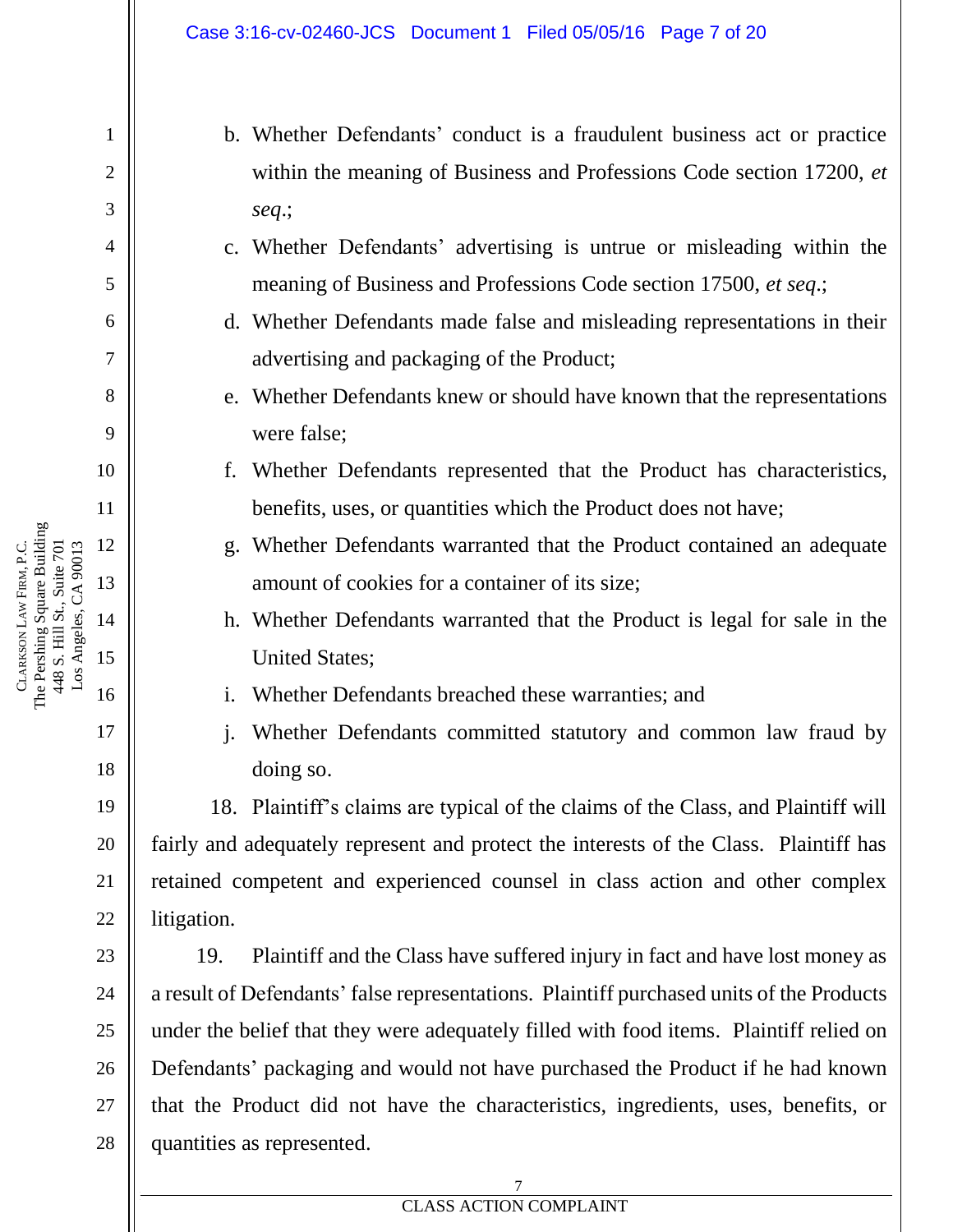20. A class action is superior to other available methods for fair and efficient adjudication of this controversy. The expense and burden of individual litigation would make it impracticable or impossible for Class members to prosecute their claims individually.

21. The trial and litigation of Plaintiff's claims are manageable. Individual litigation of the legal and factual issues raised by Defendants' conduct would increase delay and expense to all parties and the court system. The class action device presents far fewer management difficulties and provides the benefits of a single, uniform adjudication, economies of scale, and comprehensive supervision by a single court.

22. Defendants have acted on grounds generally applicable to the entire Class, thereby making final injunctive relief and/or corresponding declaratory relief appropriate with respect to the Class as a whole. The prosecution of separate actions by individual Class members would create the risk of inconsistent or varying adjudications with respect to individual members of the Class that would establish incompatible standards of conduct for Defendants.

23. Absent a class action, Defendants will likely retain the benefits of their wrongdoing. Because of the small size of the individual Class members' claims, few, if any, Class members could afford to seek legal redress for the wrongs complained of herein. Absent a representative action, the Class members will continue to suffer losses and Defendants will be allowed to continue these violations of law and to retain the proceeds of their ill-gotten gains.

#### **V.**

### **FACTUAL BACKGROUND**

24. The Product is marketed and sold at retailers across California and the United States with the packaging at issue.

25. Defendants routinely employed slack-filled packaging to mislead consumers into believing they were receiving more of the Product than they actually received.

1

2

3

4

5

6

7

8

9

10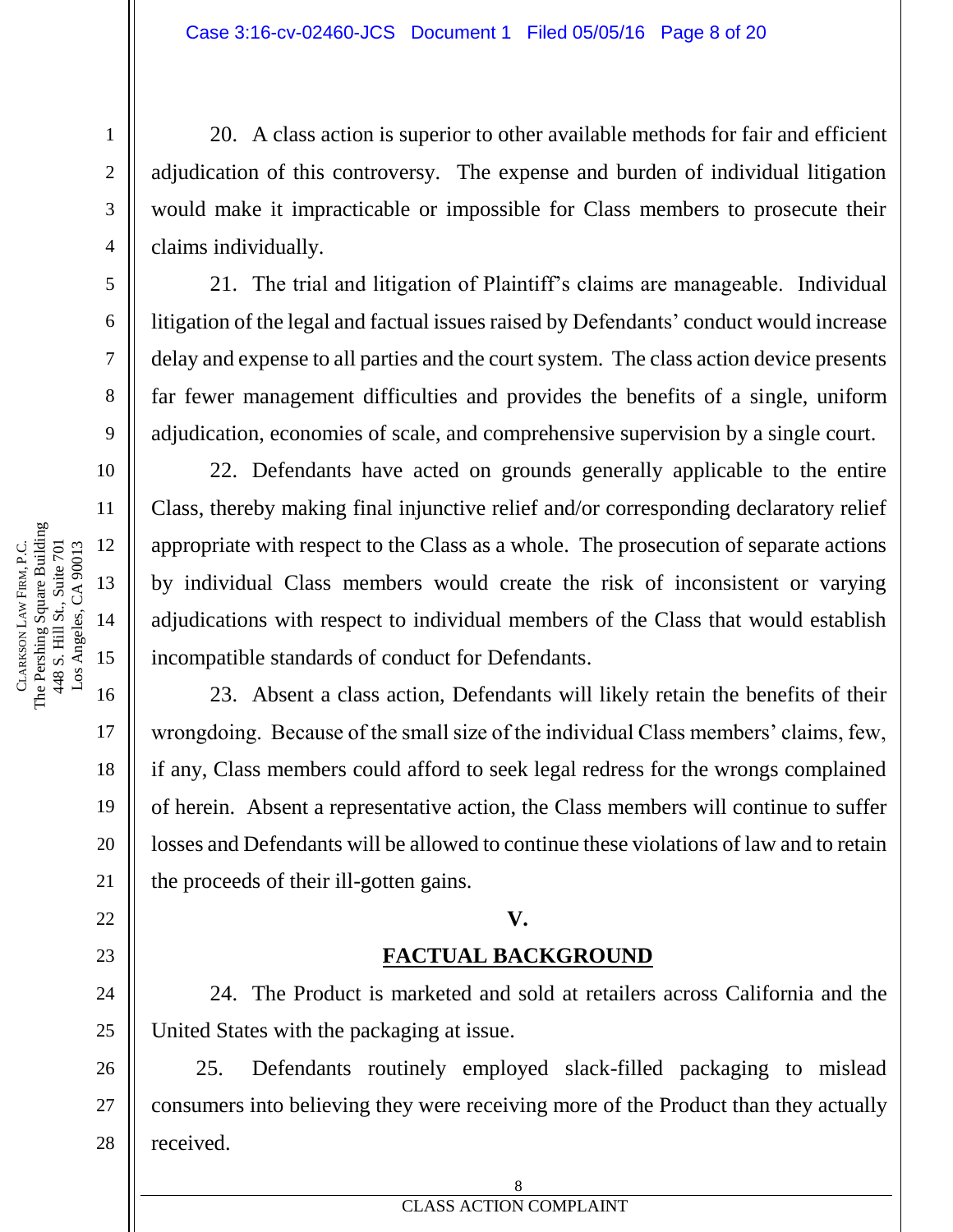26. Defendants lacked any lawful justification for doing so.

27. Plaintiff and members of the Class relied on and were deceived by Defendants' misleading slack filled packaging.

28. Plaintiff purchased slack-filled packages of Defendants' Products, including Mini Chips Ahoy!, Mini Oreo, Golden Oreo Mini, Nutter Butter Bites, Mini Nilla Wafers, Ritz Bits, and Teddy Grahams Go Paks.

29. Plaintiff did not know, and had no reason to know, that Defendants' misbranded food products were slack-filled and misbranded, given the fact that the containers are not transparent and thus give no indication as to actual quantity. Had Plaintiff known Defendants' packaging was slack-filled he would not have bought the slack-filled products. Because of Defendants' slack-fill packaging violations these products were misbranded and could not be legally held or sold.

30. Upon information and belief, Plaintiff alleges that during the course of the deception, Defendants have sold millions of units of the Product based upon the misleading size of the Product container.

31. Plaintiff and the Class have suffered injury in fact and have lost money as a result of Defendants' unlawful slack-fill. Plaintiff paid an unwarranted premium for these products. Specifically, Plaintiff paid for Product he never received. Plaintiff would not have purchased the Product if he had known that the containers were not adequately filled.

32. Defendants' false and misleading packaging should be enjoined due to the false, misleading, and/or deceptive nature of Defendants' inadequately filled containers. In addition, Defendants should be compelled to provide restitution and damages to consumers who paid a premium price for the Product due to Defendant's representation that it contained an adequate amount of cookies for a container of its size.

27 ///

///

28

1

2

3

4

5

6

7

8

9

10

11

17

18

19

20

21

22

23

24

25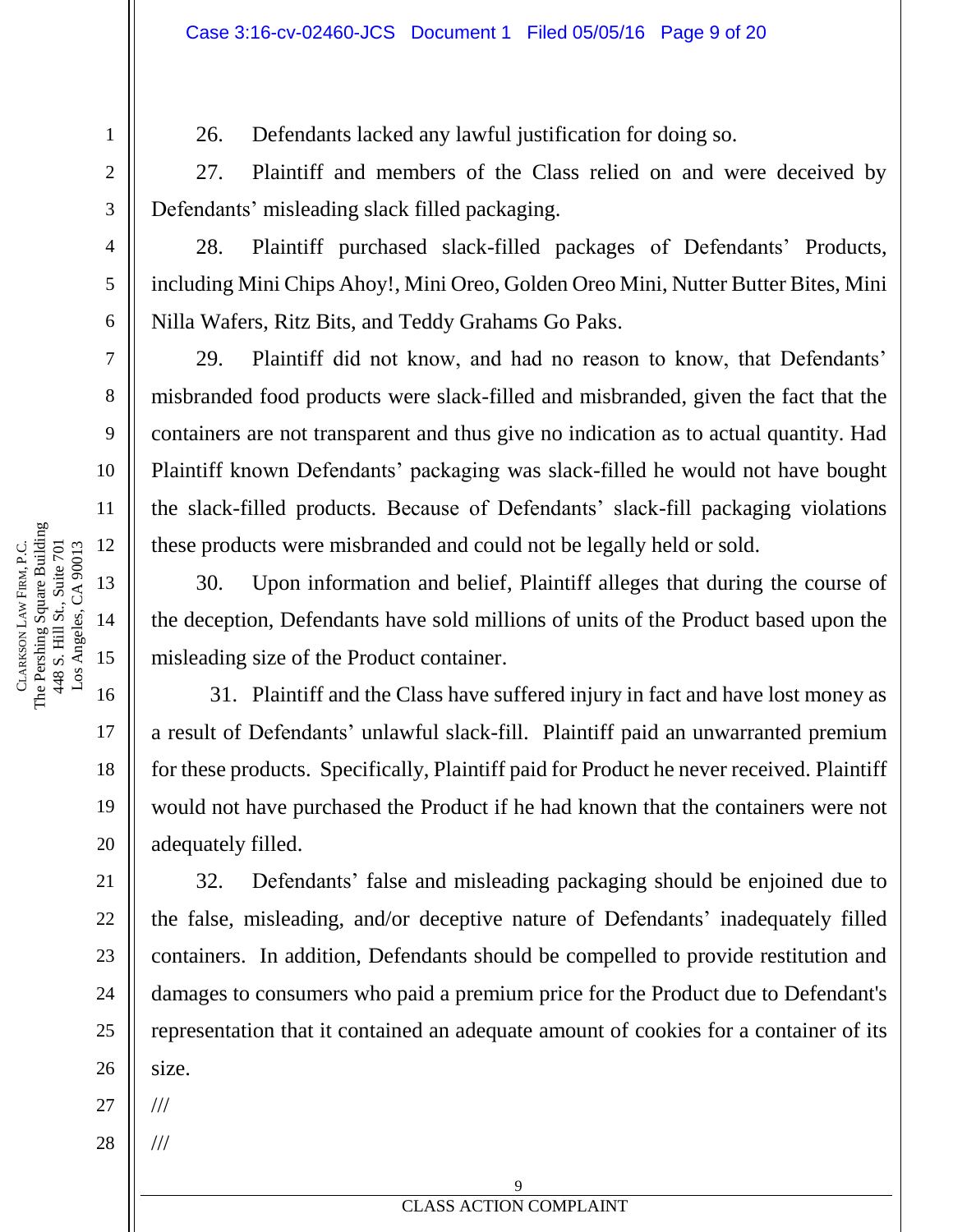#### **VI.**

## **FIRST CAUSE OF ACTION FALSE AND MISLEADING ADVERTISING IN VIOLATION OF BUSINESS & PROFESSIONS CODE § 17200,** *et seq***.**

#### **(By Plaintiff against all Defendants)**

33. Plaintiff repeats and realleges the allegations set forth above, and incorporate the same as if set forth herein at length.

34. This cause of action is brought pursuant to Business and Professions Code § 17200, *et seq*., on behalf of a Class consisting of all persons who purchased the Product in the United States for personal use and not for resale during the time period May 5, 2012, through the present. Excluded from the Class are Defendants' officers, directors, and employees, and any individual who received remuneration from Defendants in connection with that individual's use or endorsement of the Product.

35. In the alternative, this cause of action is brought pursuant to Business and Professions Code § 17200, *et seq*., on behalf of a Class consisting of all persons who purchased the Product in the State of California for personal use and not for resale during the time period May 5, 2012, through the present. Excluded from the Class are Defendants' officers, directors, and employees, and any individual who received remuneration from Defendants in connection with that individual's use or endorsement of the Product.

36. Defendant is subject to California's Unfair Competition Law, Cal. Bus. & Prof. Code 17200, *et seq*. The UCL provides, in pertinent part: "Unfair competition shall mean and include unlawful, unfair or fraudulent business practices and unfair, deceptive, untrue or misleading advertising…"

37. Defendants' packaging of the Product, as alleged in the preceding paragraphs, is false, deceptive, misleading, and unreasonable.

38. Defendants are aware that the packaging of the Product is false, deceptive, misleading, and unreasonable.

The Pershing Square Building 12 Los Angeles, CA 90013 FIRM, P.C. 448 S. Hill St., Suite 701 448 S. Hill St., Suite 701 Los Angeles, CA 90013 13 LAW 14 CLARKSON 15

1

2

3

4

5

6

7

8

9

10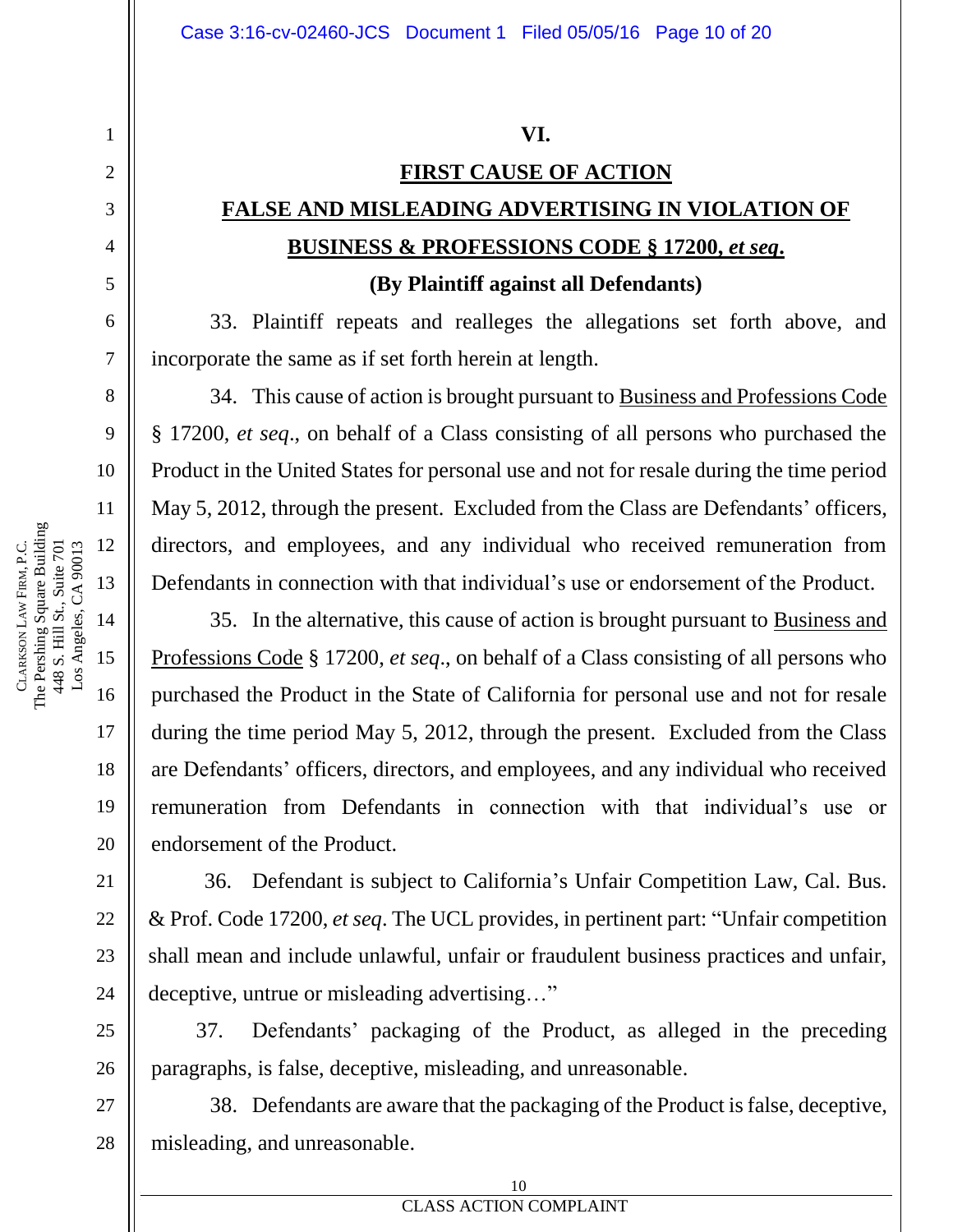39. As alleged in the preceding paragraphs, the misrepresentations by Defendants detailed above constitutes an unfair and fraudulent business practice within the meaning of California Business & Professions Code § 17200.

40. There were reasonably available alternatives to further Defendants' legitimate business interests, other than the conduct described herein. Defendants could have used packaging appropriate for the amount of Product contained therein.

41. All of the conduct alleged herein occurs and continues to occur in Defendants' business. Defendants' wrongful conduct is part of a pattern or generalized course of conduct repeated on thousands of occasions daily.

42. Pursuant to Business & Professions Code §§ 17203 and 17535, Plaintiff and the members of the Class seek an order of this Court enjoining Defendants from continuing to engage, use, or employ their practice of under filling the Product's containers. Likewise, Plaintiff and the members of the Class seek an order requiring Defendants to disclose such misrepresentations, and additionally request an order awarding Plaintiff restitution of the money wrongfully acquired by Defendants by means of responsibility attached to Defendants' failure to disclose the existence and significance of said misrepresentations in an amount to be determined at trial.

43. Plaintiff and the Class have suffered injury in fact and have lost money as a result of Defendants' unlawful slack-fill. Plaintiff paid an unwarranted premium for these products. Specifically, Plaintiff paid for Product her never received. Plaintiff would not have purchased the Product if he had known that the containers were not adequately filled.

#### **VII.**

## **SECOND CAUSE OF ACTION FALSE AND MISLEADING ADVERTISING IN VIOLATION OF BUSINESS & PROFESSIONS CODE § 17500,** *et seq***.**

**(By Plaintiff against all Defendants)**

11

**EXECUTE 2** CLASS ACTION COMPLAINT

44. Plaintiff repeats and realleges the allegations set forth in the preceding

CLARKSON

LAW

The Pershing Square Building

448 S. Hill St., Suite 701

FIRM, P.C.

27

28

1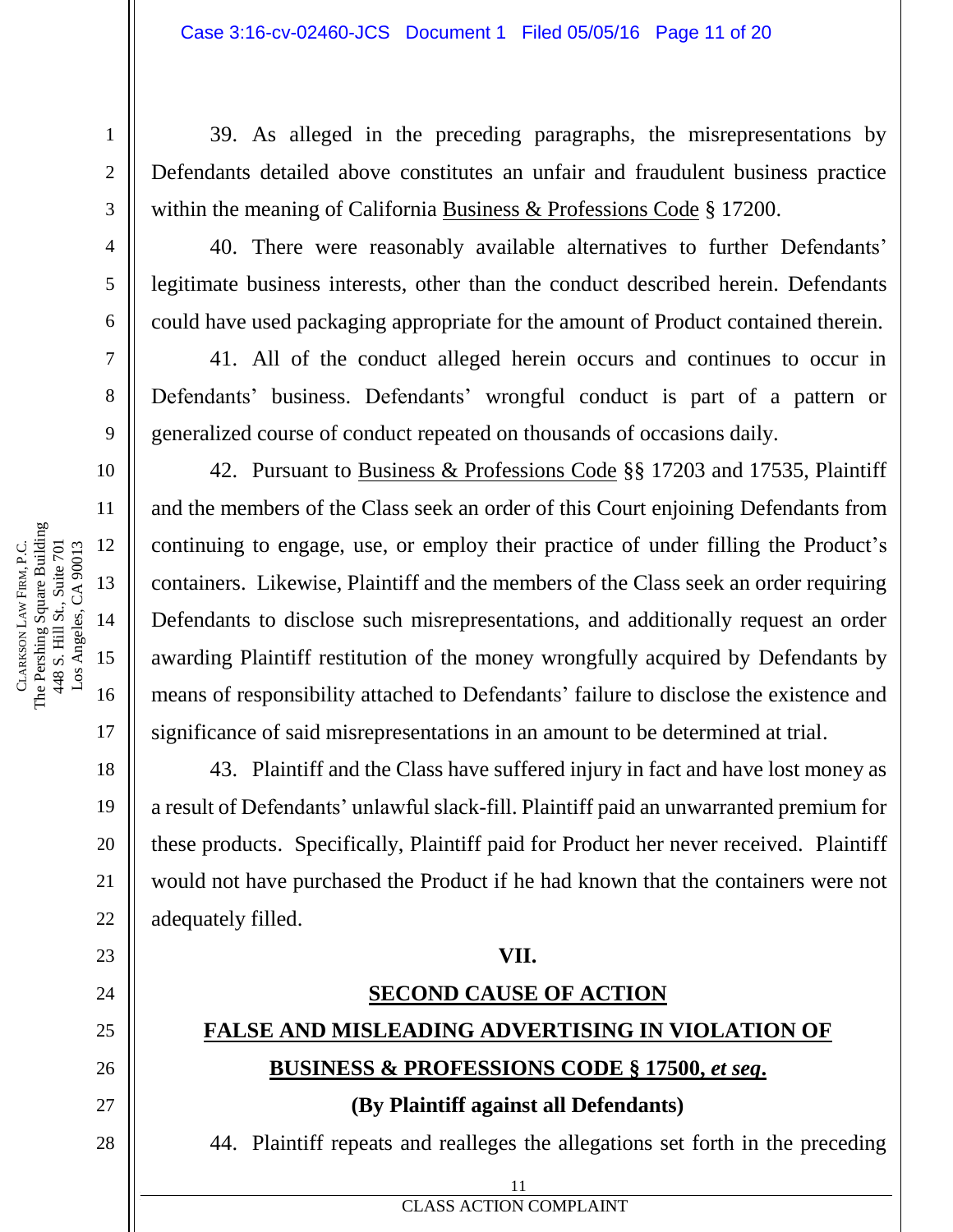paragraphs, and incorporates the same as if set forth herein at length.

45. This cause of action is brought pursuant to Business and Professions Code § 17200, *et seq*., on behalf of a Class consisting of all persons who purchased the Product in the United States for personal use and not for resale during the time period May 5, 2012, through the present. Excluded from the Class are Defendants' officers, directors, and employees, and any individual who received remuneration from Defendants in connection with that individual's use or endorsement of the Product.

46. In the alternative, this cause of action is brought pursuant to Business and Professions Code § 17200, *et seq*., on behalf of a Class consisting of all persons who purchased the Product in the State of California for personal use and not for resale during the time period May 5, 2012 through the present. Excluded from the Class are Defendants' officers, directors, and employees, and any individual who received remuneration from Defendants in connection with that individual's use or endorsement of the Product.

47. California's False Advertising Law, Cal. Bus. & Prof. Code 17500, *et seq*., makes it "unlawful for any person to make or disseminate or cause to be made or disseminated before the public in this state, in any advertising device or in any other manner or means whatever, including over the Internet, any statement, concerning personal property or services, professional or otherwise, or performance or disposition thereof, which is untrue or misleading and which is known, or which by the exercise of reasonable care should be known, to be untrue or misleading."

48. Defendants committed acts of false advertising, as defined by §17500, by misrepresenting that the Product contained an adequate amount of Product for a container of its size and that the Product is legal for sale in the United States.

49. Defendant knew or should have known, through the exercise of reasonable care that their representations about the Product were untrue and misleading.

28

1

2

3

4

5

6

7

8

9

10

11

12

13

14

15

CLARKSON

LAW

The Pershing Square Building 448 S. Hill St., Suite 701 Los Angeles, CA 90013

448 S. Hill St., Suite 701 Los Angeles, CA 90013

FIRM, P.C.

16

17

18

19

20

21

22

23

24

25

26

27

50. Defendant's actions in violation of §17500 were false and misleading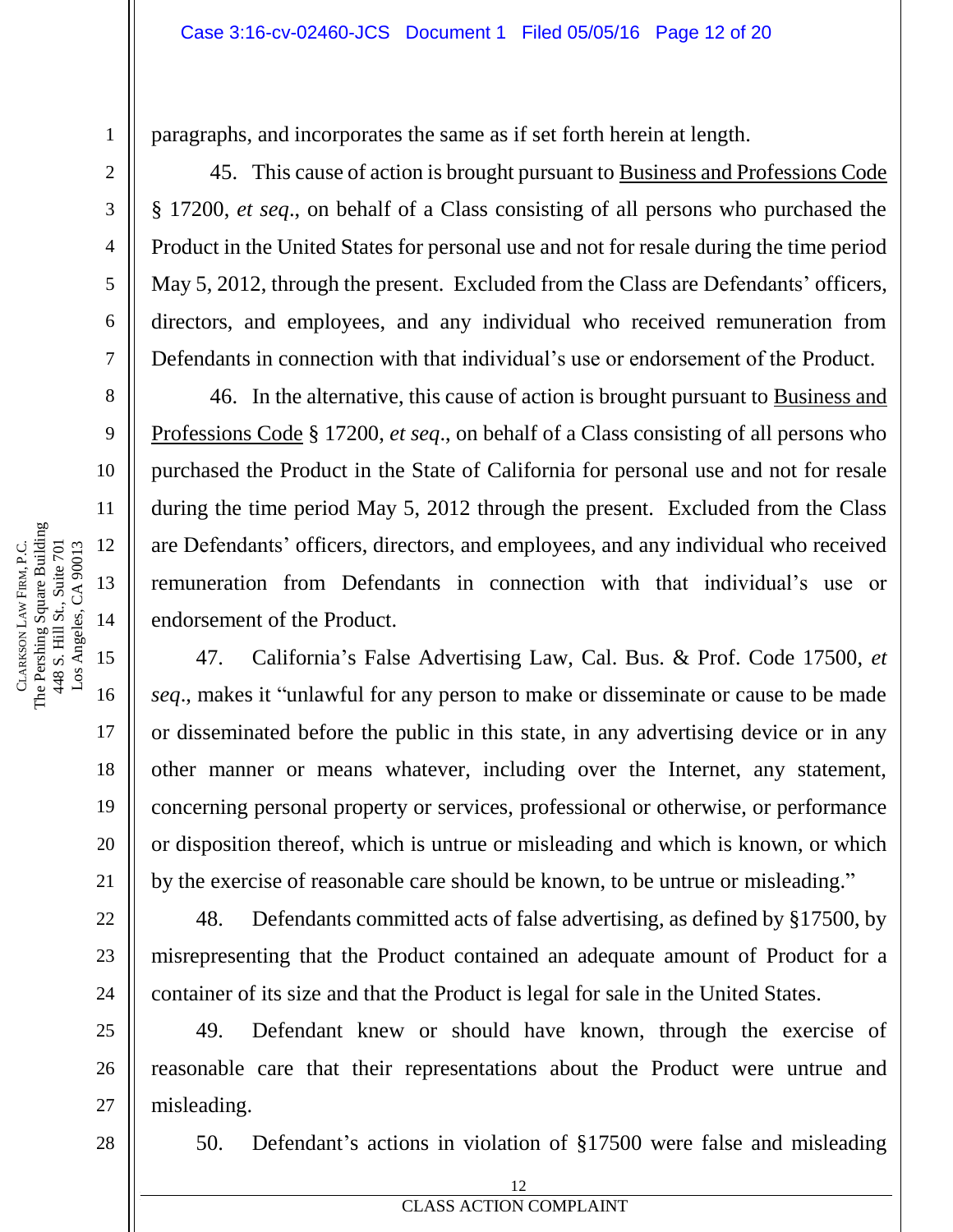such that the general public is and was likely to be deceived.

51. Pursuant to Business & Professions Code §§ 17203 and 17535, Plaintiff and the members of the Class seek an order of this Court enjoining Defendants from continuing to engage, use, or employ their practice of under filling the Product's containers. Likewise, Plaintiff and the members of the Class seek an order requiring Defendants to disclose such misrepresentations, and additionally request an order awarding Plaintiff restitution of the money wrongfully acquired by Defendants by means of responsibility attached to Defendants' failure to disclose the existence and significance of said misrepresentations in an amount to be determined at trial.

52. Plaintiff and the Class have suffered injury in fact and have lost money as a result of Defendants' false representations. Plaintiff purchased the Product in reliance of the claims by Defendants that the Product was of the quality represented by Defendants' packaging and advertising. Plaintiff would not have purchased the Product if he had known that the claims and advertising as described herein were false.

### **VIII.**

#### **THIRD CAUSE OF ACTION**

### **VIOLATION OF CALIFORNIA CIVIL CODE § 1750,** *et seq***.**

### **(By Plaintiff against all Defendants)**

53. Plaintiff repeats and realleges the allegations of the previous paragraphs, and incorporates the same as if set forth herein at length.

54. This cause of action is brought pursuant to Civil Code § 1750, *et seq*., the Consumers Legal Remedies Act ("CLRA"), on behalf of a Class consisting of all persons who purchased the Product in the United States for personal use and not for resale during the time period May 5, 2012, through the present. Excluded from the Class are Defendants' officers, directors, and employees, and any individual who received remuneration from Defendants in connection with that individual's use or endorsement of the Product.

1

2

3

4

5

6

7

8

9

10

11

17

18

19

20

21

22

23

24

25

26

27

28

#### **EXECUTES ACTION COMPLAINT** 13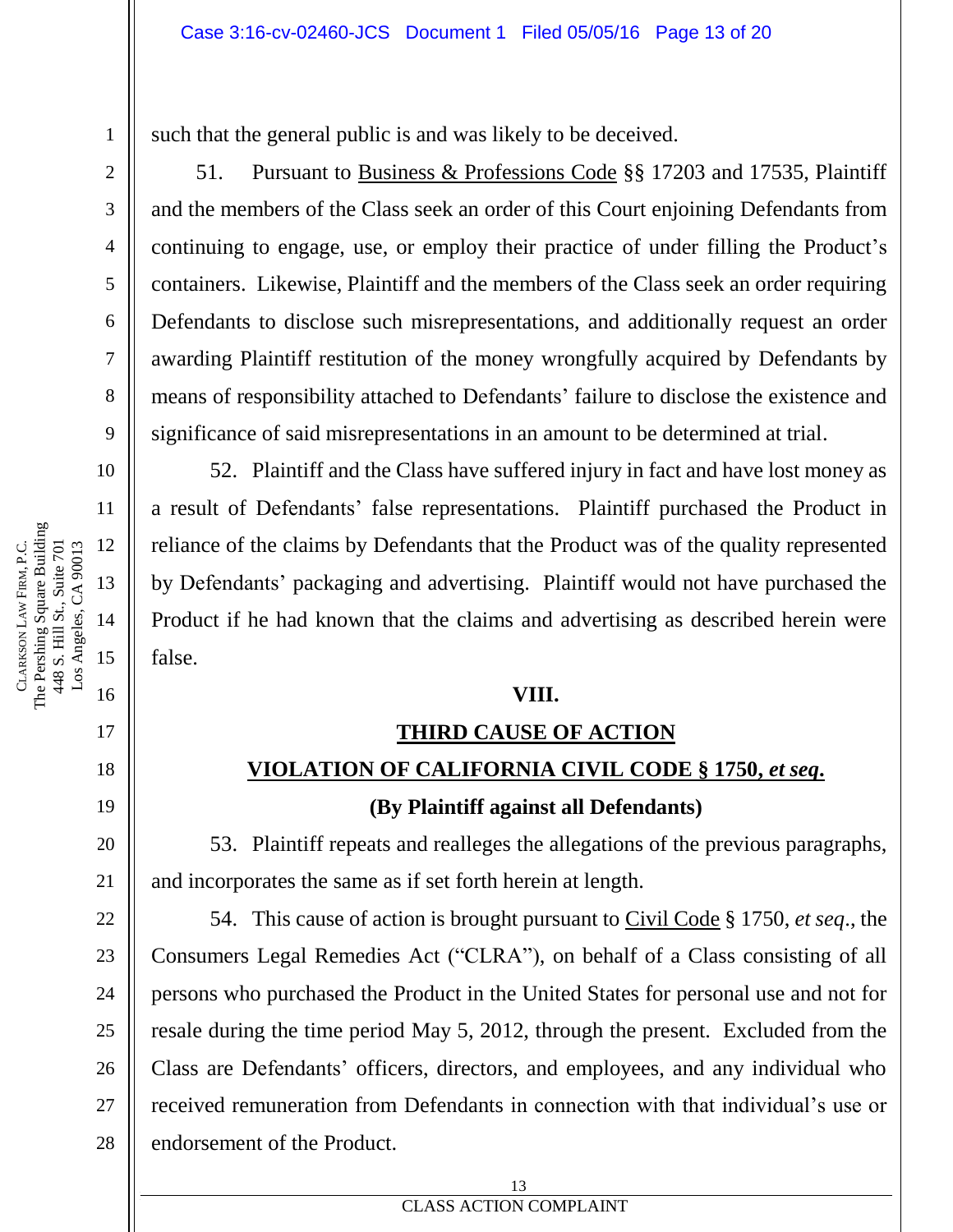55. In the alternative, this cause of action is brought pursuant to the CLRA on behalf of a Class consisting of all persons who purchased the Product in the State of California for personal use and not for resale during the time period May 5, 2012, through the present. Excluded from the Class are Defendants' officers, directors, and employees, and any individual who received remuneration from Defendants in connection with that individual's use or endorsement of the Product.

56. The Class consists of thousands of persons, the joinder of whom is impracticable.

57. There are questions of law and fact common to the class, which questions are substantially similar and predominate over questions affecting the individual members, including but not limited to: (a) Whether Defendants represented that the Product has characteristics, benefits, uses or quantities which it does not have; (b) Whether the existence, extent and significance of the major misrepresentations regarding the purported benefits, characteristics and efficacy of the Product violates the Act; and (c) Whether Defendants knew of the existence of these misrepresentations.

58. The policies, acts, and practices heretofore described were intended to result in the sale of the Product to the consuming public and violated and continue to violate  $\S$  1770(a)(5) and (9), of the CLRA, respectively, by representing that the Product: (1) has characteristics, ingredients, uses, benefits, and quantities which it does not have and (2) advertising the Product with intent not to sell it as advertised.

59. Defendants fraudulently deceived Plaintiff and the Class by representing that the Product has certain characteristics, benefits, uses, and quantities which they do not have (e.g., that the Product was adequately filled with cookies). In doing so, Defendants intentionally misrepresented and concealed material facts from Plaintiff and the Class. Said misrepresentations and concealment were done with the intention of deceiving Plaintiff and the Class and depriving them of their legal rights and money.

1

2

3

4

5

6

7

8

9

10

11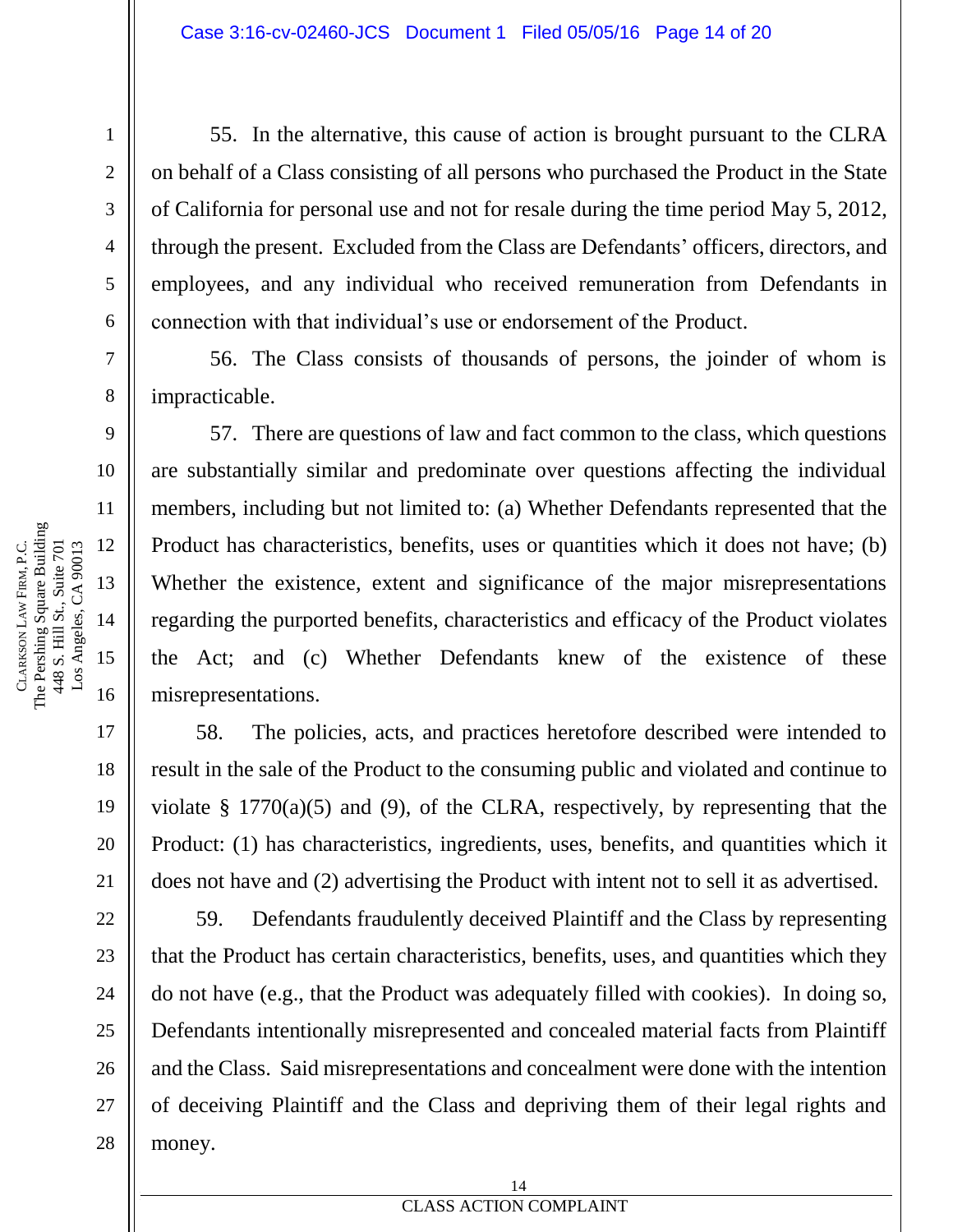60. Defendants fraudulently deceived Plaintiff and the Class by advertising the Product with intent not to sell it as advertised (e.g., by intentionally under-filling the Product's containers). In doing so, Defendants intentionally misrepresented and concealed material facts from Plaintiff and the Class. Said misrepresentations and concealment were done with the intention of deceiving Plaintiff and the Class and depriving them of their legal rights and money.

61. Defendants knew or should have known, through the exercise of reasonable care that the Product's packaging was misleading.

62. Defendants' actions as described hereinabove were done with conscious disregard of Plaintiff's rights and Defendants were wanton and malicious in its concealment of the same.

63. Plaintiff and the Class have suffered injury in fact and have lost money as a result of Defendants' false representations in an amount to be determined at trial.

### **IX.**

### **FOURTH CAUSE OF ACTION**

## **BREACH OF IMPLIED WARRANTY OF MERCHANTABILITY (By Plaintiff against all Defendants)**

64. Plaintiff repeats and realleges the allegations of the previous paragraphs, and incorporates the same as if set forth herein at length.

65. Plaintiff brings this claim individually and on behalf of the members of the proposed Class against Defendant.

66. Defendant, as the designer, manufacturer, marketer, distributor, and/or seller, impliedly warranted that the Product contained an adequate amount of cookies for a container of its size and that the Products is legal for sale in the United States.

67. Defendant breached the warranty implied in the contract for the sale of the Product because it could not pass without objection in the trade under the contract description, the goods were not of fair average quality within the description, and the goods were unfit for their intended and ordinary purpose because the Product does

CLARKSON

LAW

The Pershing Square Building

FIRM, P.C.

1

2

3

28

25

26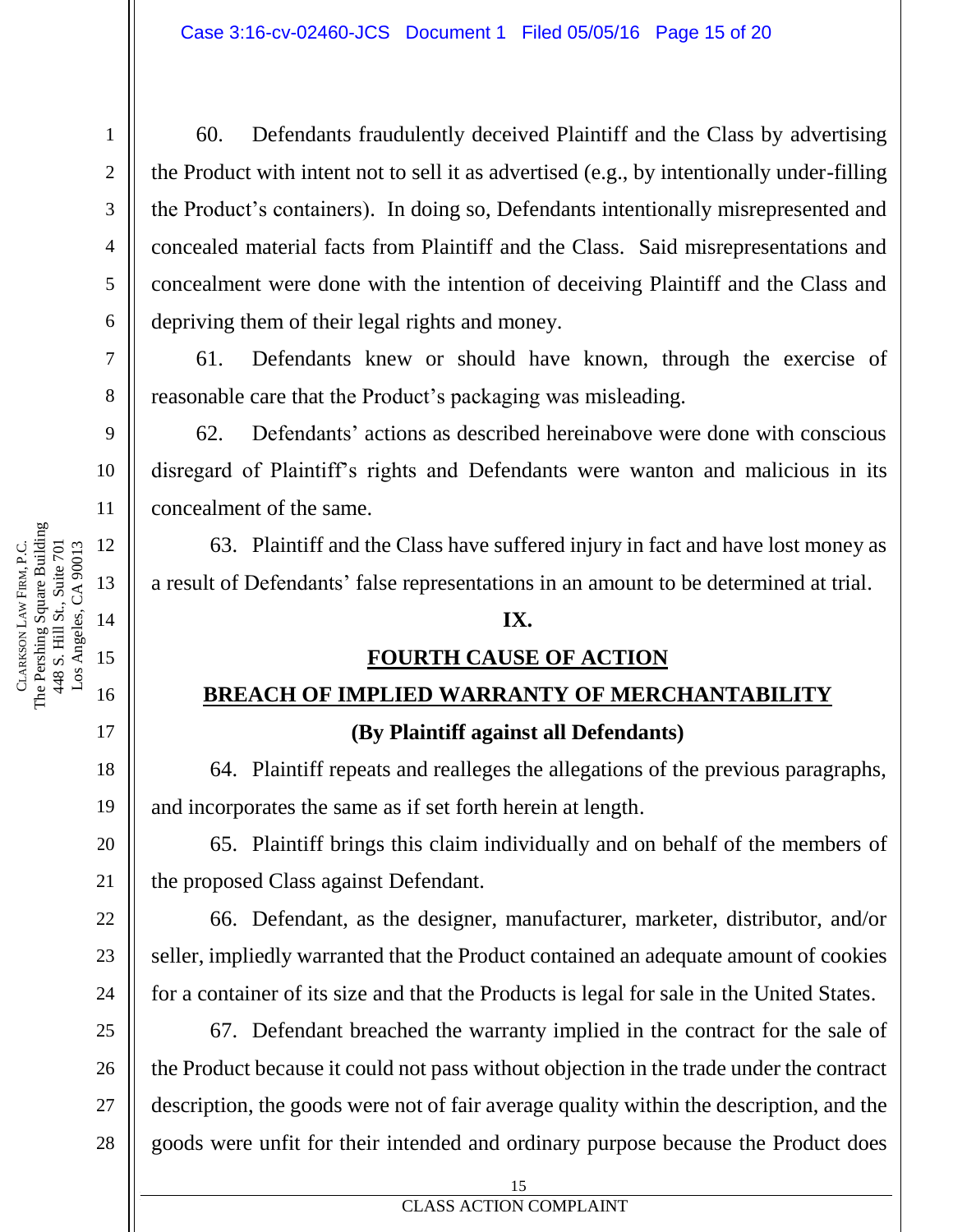not contain an adequate amount of cookies for a container of its size and is illegal for sale in the United States. As a result, Plaintiff and Class members did not receive the goods as impliedly warranted by Defendant to be merchantable.

68. Plaintiff and Class members purchased the Product in reliance upon Defendant's skill and judgment and the implied warranties of fitness for the purpose.

69. The Product was defectively designed and unfit for its intended purpose, and Plaintiff and Class members did not receive the goods as warranted.

70. As a direct and proximate cause of Defendant's breach of the implied warranty, Plaintiff and the Class have suffered injury in fact and have lost money as a result of Defendants' false representations. Plaintiff purchased the Product in reliance of the claims by Defendants that the Product was of the quality represented by Defendants' packaging. Plaintiff would not have purchased the Product if he had known that the claims and advertising as described herein were false.

#### **X.**

### **FIFTH CAUSE OF ACTION**

#### **UNJUST ENRICHMENT**

#### **(By Plaintiff against all Defendants)**

71. Plaintiff hereby incorporates by reference the allegations contained in all preceding paragraphs of this complaint.

72. Plaintiff brings this claim individually and on behalf of the members of the proposed Class against Defendants.

73. Plaintiff and Class members conferred benefits on Defendants by purchasing the Product.

74. Defendants have been unjustly enriched in retaining the revenues derived from Plaintiff and Class members' purchases of the Product. Retention of those moneys under these circumstances is unjust and inequitable because Defendants misrepresented that the Product contained an adequate amount of cookies for a container of its size and that the Product is legal for sale in the United States. These

1

2

3

4

5

6

7

8

9

10

11

## **ERROR DOCUMENT PROPERTY NAMES ACTION COMPLAINT**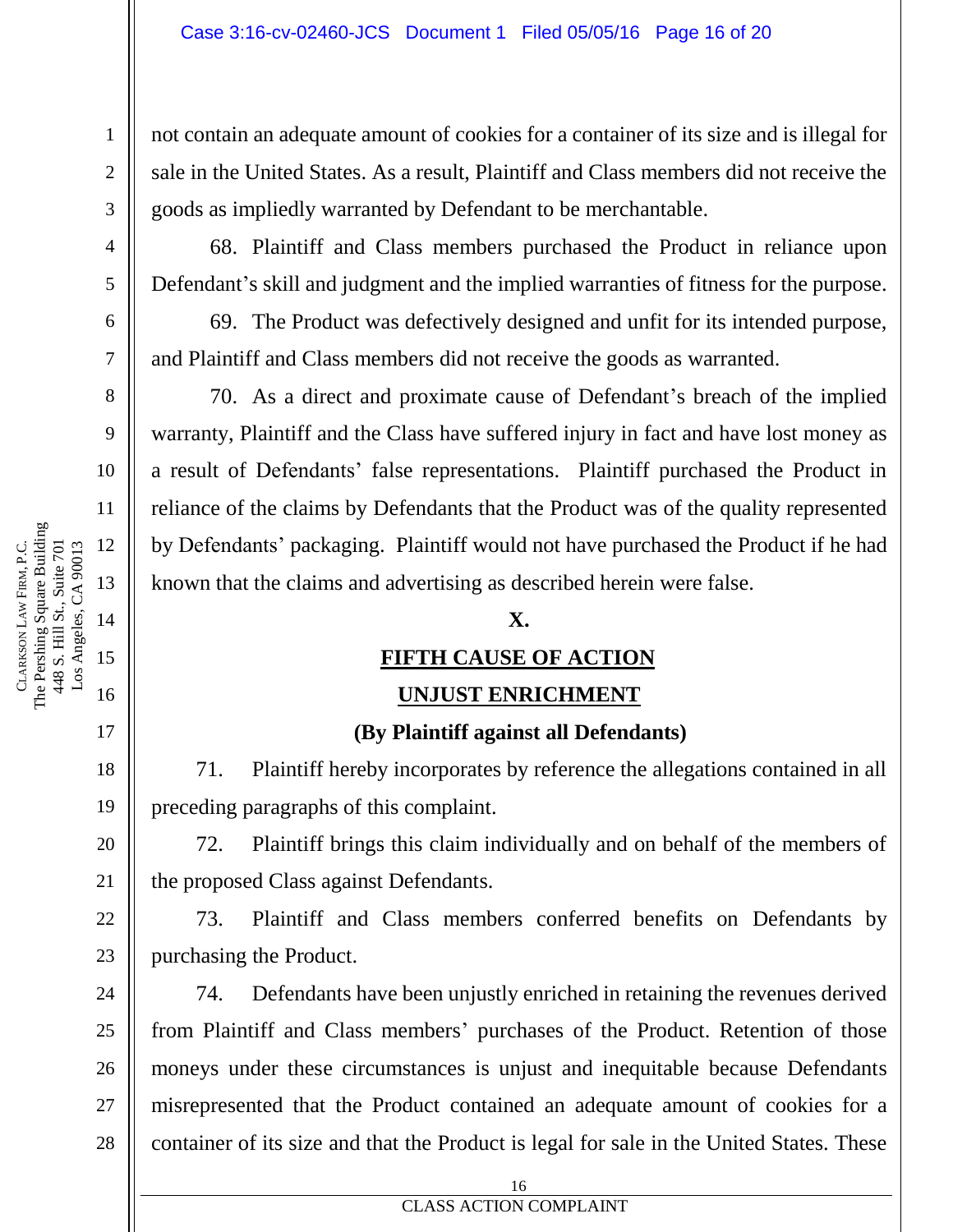misrepresentations caused injuries to Plaintiff and Class members because they would not have purchased the Product if the true facts were known.

75. Because Defendants' retention of the non-gratuitous benefits conferred on them by Plaintiff and Class members is unjust and inequitable, Defendants must pay restitution to Plaintiff and Class members for its unjust enrichment, as ordered by the Court.

#### **XI.**

## **SIXTH CAUSE OF ACTION NEGLIGENT MISREPRESENTATION (By Plaintiff against all Defendants)**

76. Plaintiff hereby incorporates by reference the allegations contained in all

preceding paragraphs of this complaint.

77. Plaintiff brings this claim individually and on behalf of the members of the proposed Class against Defendants.

78. As discussed above, Defendants misrepresented that the Product contained an adequate amount of cookies for a container of its size and that the Product is legal for sale in the United States. Defendants had a duty to disclose this information.

79. At the time Defendants made these representations, Defendants knew or should have known that these representations were false or made them without knowledge of their truth or veracity.

80. At a minimum, Defendants negligently misrepresented and/or negligently omitted material facts about the Product.

81. The negligent misrepresentations and omissions made by Defendants, upon which Plaintiff and Class members reasonably and justifiably relied, were intended to induce and actually induced Plaintiff and Class members to purchase the Product.

28

27

82. Plaintiff and Class members would not have purchased the Product if the

1

2

3

4

5

6

7

8

9

10

11

17

18

19

20

21

22

23

24

25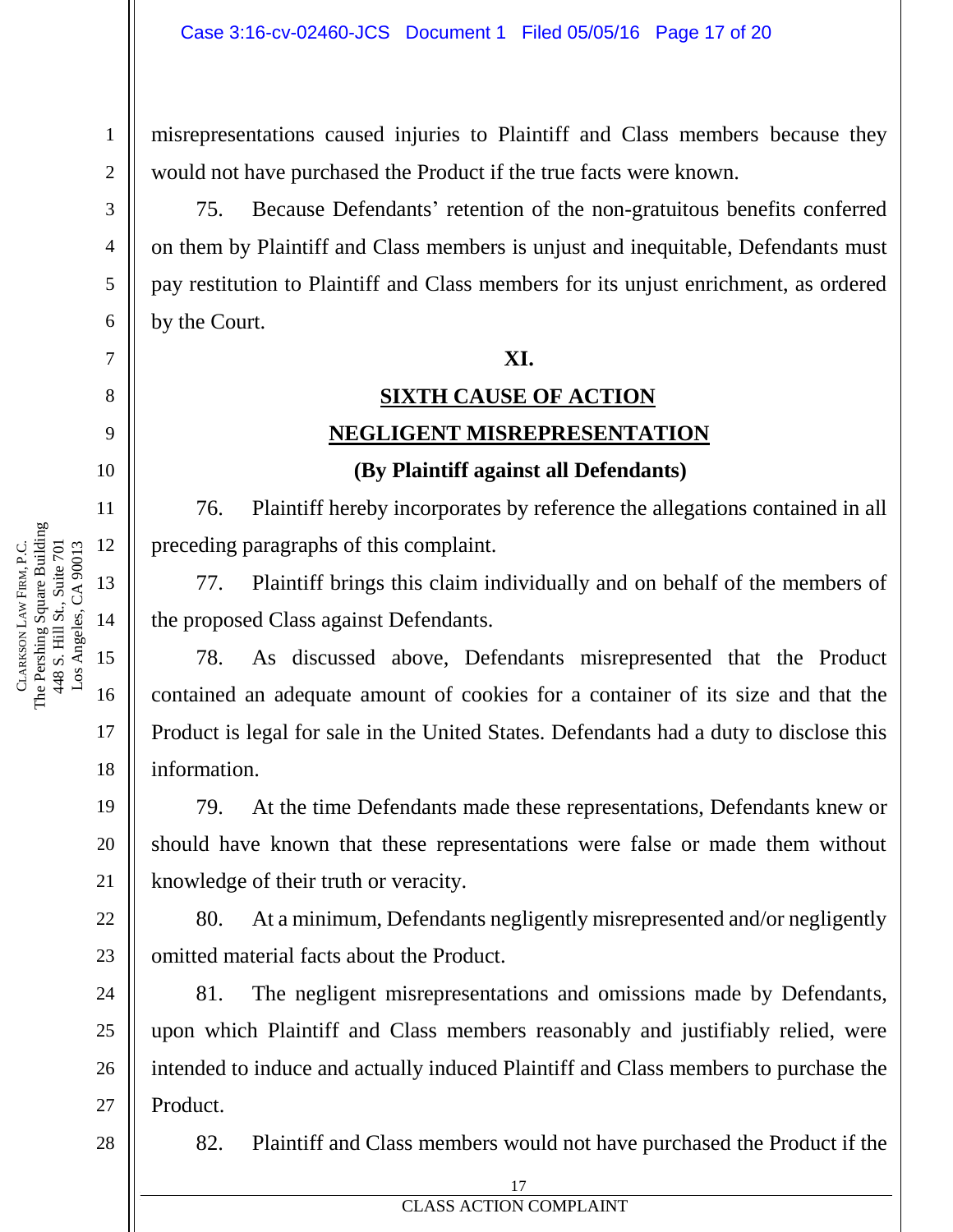true facts had been known.

83. The negligent actions of Defendants caused damage to Plaintiff and Class members, who are entitled to damages and other legal and equitable relief as a result.

#### **XII.**

## **SEVENTH CAUSE OF ACTION FRAUD**

# **(By Plaintiff against all Defendants)**

84. Plaintiff hereby incorporates by reference the allegations contained in all preceding paragraphs of this complaint.

85. Plaintiff brings this claim individually and on behalf of the members of the proposed Class against Defendants.

86. As discussed above, Defendants provided Plaintiff and Class members with false or misleading material information and failed to disclose material facts about the Product, including but not limited to the fact that it contained an adequate amount of cookies for a container of its size and that the Product is legal for sale in the United States. These misrepresentations and omissions were made with knowledge of their falsehood.

87. The misrepresentations and omissions made by Defendants, upon which Plaintiff and Class members reasonably and justifiably relied, were intended to induce and actually induced Plaintiff and Class members to purchase the Product.

88. The fraudulent actions of Defendants caused damage to Plaintiff and Class members, who are entitled to damages and other legal and equitable relief as a result.

- 24 ///
- 25 ///
- 26 ///
- 27 ///

///

28

1

2

3

4

5

6

7

8

9

10

11

17

18

19

20

21

22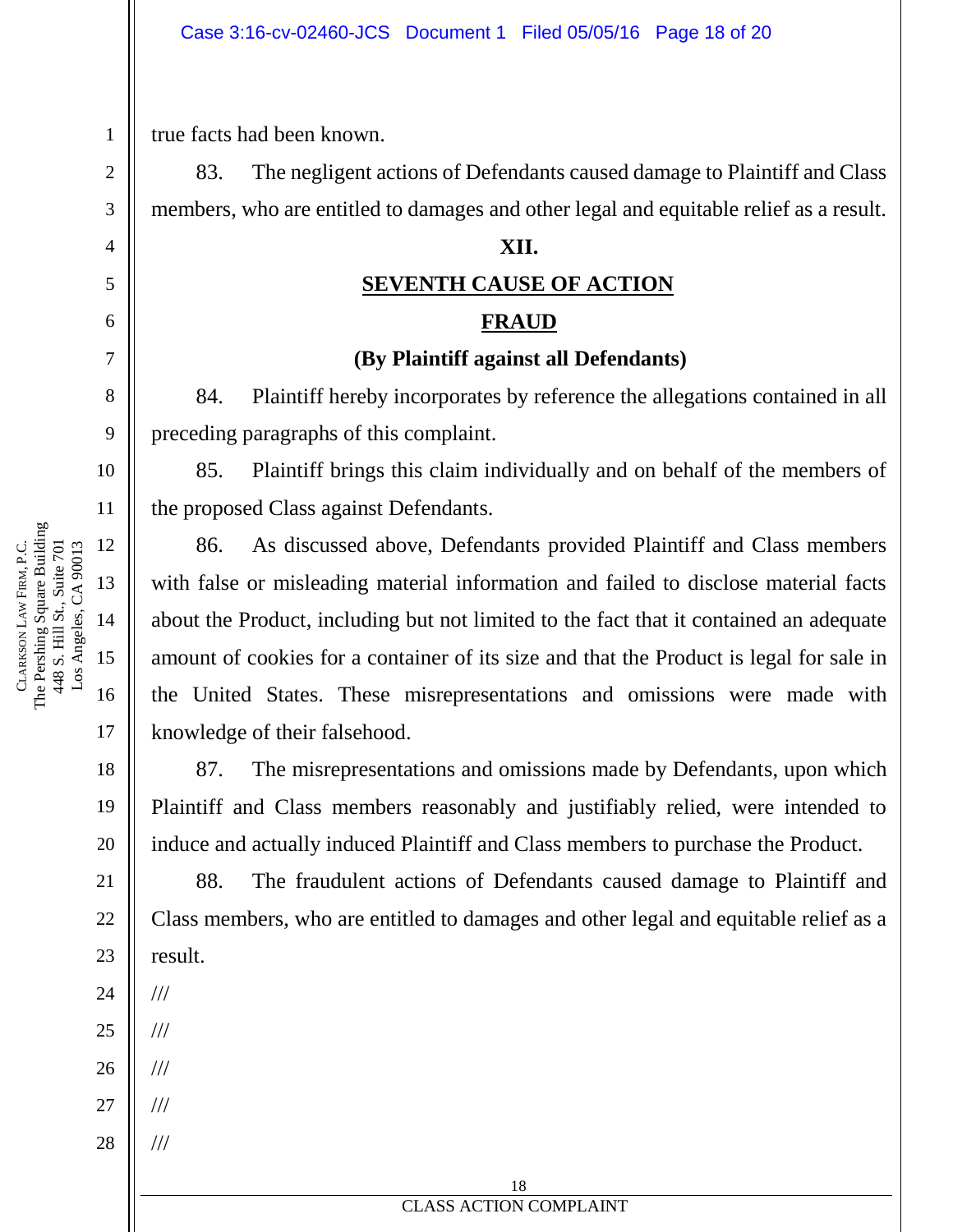#### **XIII.**

### **PRAYER FOR RELIEF**

WHEREFORE, Plaintiff, on behalf of himself and on behalf of the members of the Class defined herein, prays for judgment and relief on all Causes of Action as follows:

- A. An order certifying that the action may be maintained as a Class Action;
	- B. An order enjoining Defendants from pursuing the policies, acts, and practices complained of herein and requiring Defendants to pay restitution to Plaintiff and all members of the Class in an amount to be determined at trial;
- C. Actual damages;
- D. Punitive damages;
- E. For pre-judgment interest from the date of filing this suit;
- F. Reasonable attorney fees;
- G. Costs of this suit; and
- H. Such other and further relief as the Court may deem necessary or appropriate.

## DATED: May 5, 2016 **CLARKSON LAW FIRM, P.C.**

 $\overline{\longrightarrow}$ 

Ryan J. Clarkson, Esq. Shireen M. Clarkson, Esq. Attorneys for Plaintiff and the Proposed Plaintiff Class

The Pershing Square Building 12 Los Angeles, CA 90013 FIRM, P.C. 448 S. Hill St., Suite 701 448 S. Hill St., Suite 701 Los Angeles, CA 90013 13 LAW 14 CLARKSON 15 16

1

2

3

4

5

6

7

8

9

10

11

17

18

19

20

21

22

23

24

25

26

27